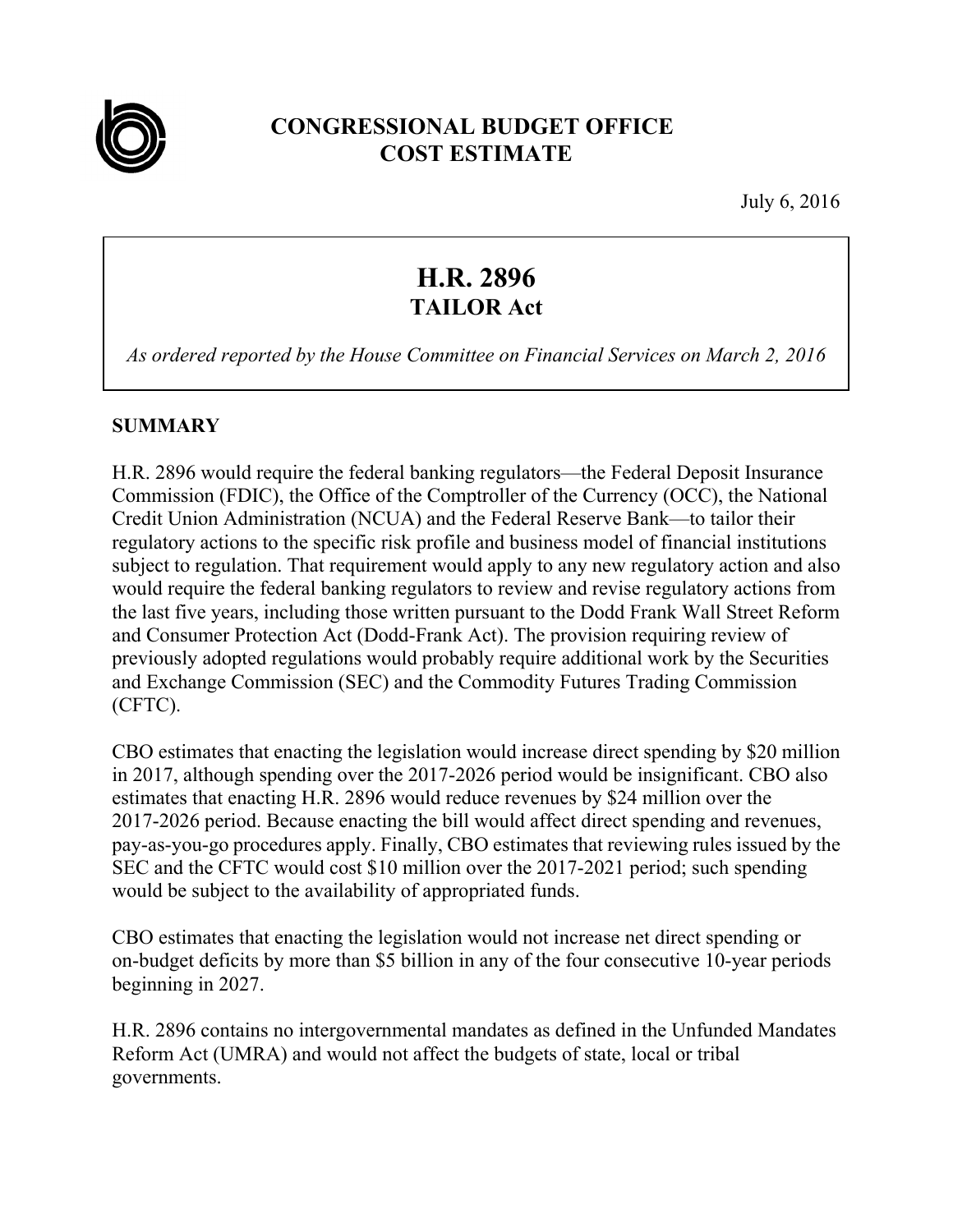CBO expects that the financial regulators (FDIC, OCC, NCUA, and SEC) would increase premiums or fees to offset the costs of implementing the additional regulatory activities required by the bill. Doing so would increase the cost of the existing mandate on entities required to pay those assessments. Based on information from the federal banking regulators and the SEC, CBO estimates that the incremental cost of the mandate would fall well below the annual threshold established in UMRA for private-sector mandates (\$154 million in 2016, adjusted for inflation).

#### **ESTIMATED COST TO THE FEDERAL GOVERNMENT**

The estimated budgetary effect of H.R. 2896 is shown in the following table. The spending effects of this legislation fall within budget function 370 (advancement of commerce).

|                                   | By Fiscal Year, in Millions of Dollars                                                                 |      |           |                              |      |      |      |         |                |               |                  |                  |
|-----------------------------------|--------------------------------------------------------------------------------------------------------|------|-----------|------------------------------|------|------|------|---------|----------------|---------------|------------------|------------------|
|                                   | 2017                                                                                                   | 2018 | 2019      | 2020                         | 2021 | 2022 | 2023 | 2024    | 2025           | 2026          | $2017 -$<br>2021 | $2017 -$<br>2026 |
|                                   | <b>INCREASES OR DECREASES (-) IN DIRECT SPENDING<sup>a</sup></b>                                       |      |           |                              |      |      |      |         |                |               |                  |                  |
| <b>Estimated Budget Authority</b> | 20                                                                                                     | 10   | $-10$     | $-10$                        | $-5$ | $-3$ | $-2$ |         |                |               | $\frac{5}{5}$    | $*$              |
| <b>Estimated Outlays</b>          | 20                                                                                                     | 10   | $-10^{-}$ | $-10$                        | $-5$ | $-3$ | $-2$ | $\star$ | $\ast$         | $\ast$        |                  |                  |
|                                   |                                                                                                        |      |           | <b>DECREASES IN REVENUES</b> |      |      |      |         |                |               |                  |                  |
| <b>Estimated Revenues</b>         | $-2$                                                                                                   | $-3$ | $-3$      | $-3$                         | $-2$ | $-2$ | $-2$ | $-2$    | $-2$           | $-2$          | $-12$            | $-2.4$           |
|                                   | <b>NET INCREASE OR DECREASE (-) IN DEFICITS FROM</b><br><b>CHANGES IN DIRECT SPENDING AND REVENUES</b> |      |           |                              |      |      |      |         |                |               |                  |                  |
| Impact on Deficit                 | 22                                                                                                     | 13   | $-7$      | $-7$                         | $-3$ | $-1$ | *    | 2       | $\mathfrak{D}$ | $\mathcal{D}$ | 17               | 24               |

Notes:  $* =$  between zero and \$500,000; components may not sum to totals because of rounding.

a. In addition, CBO estimates that implementing H.R. 2896 would have a net discretionary cost of \$10 million over the 2017-2021 period.

#### **BASIS OF ESTIMATE**

H.R. 2896 would require the federal banking regulators to consider the risk profile and business model of financial institutions when deciding which institutions are subject to regulatory action and to tailor regulations to the characteristics of individual financial institutions. The agencies would be required to review all regulations adopted during the last five years, apply the requirements in H.R. 2896, and revise those regulations if necessary.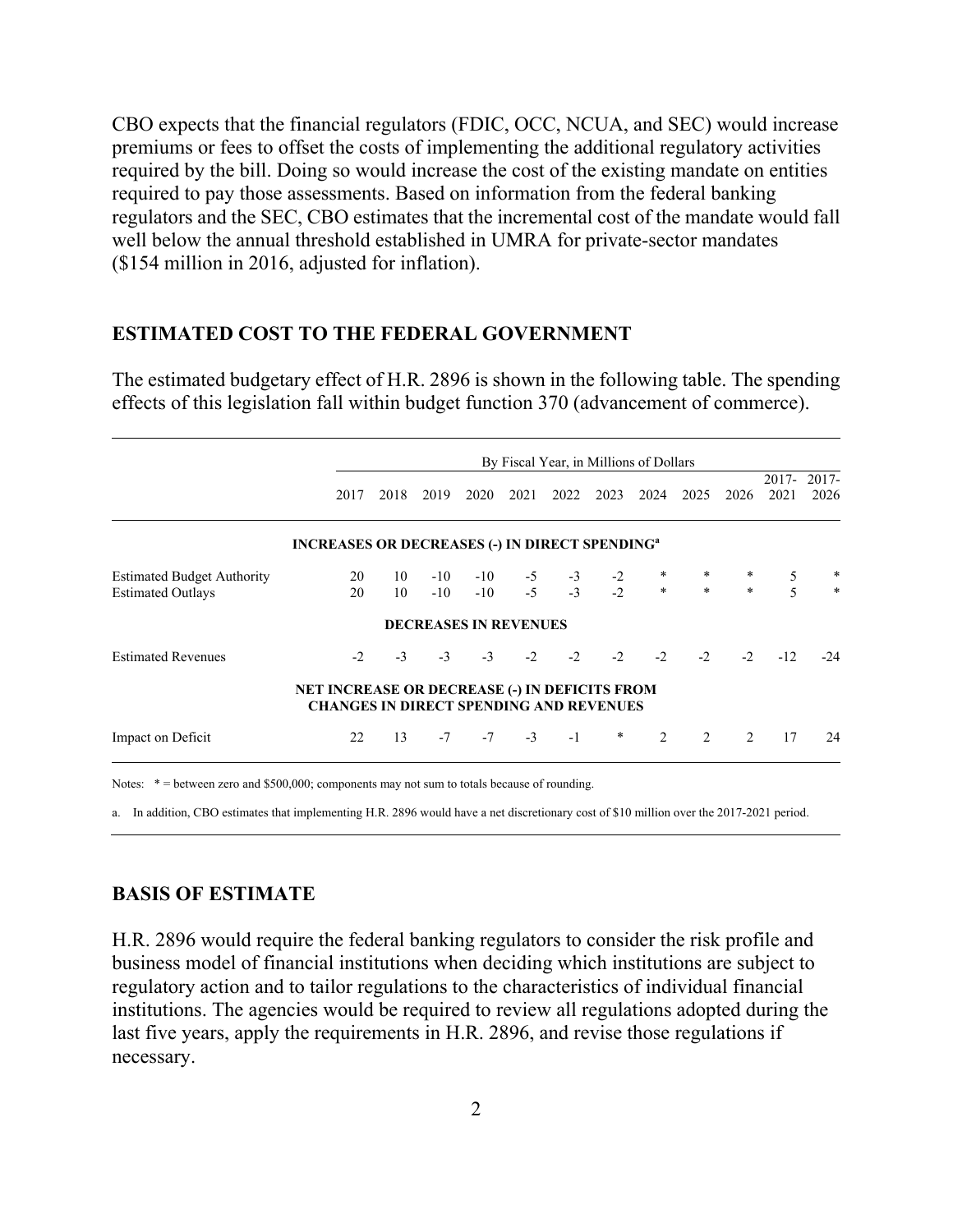Costs incurred by the FDIC, the NCUA and the OCC are recorded in the budget as increases in direct spending. Those agencies are authorized to collect premiums and fees from insured depository institutions to cover administrative expenses. CBO expects that, over time, they would do so to recover any costs associated with the administrative costs of enacting the bill. Costs to the Federal Reserve System reduce remittances to the Treasury (which are recorded in the budget as revenues). To develop this estimate, CBO consulted with the federal financial regulators about the number of people needed to review and revise regulations and the number of regulations adopted over the past five years.

### **Direct Spending and Revenues**

The financial regulators have completed more than 50 rules over the past five years, many of which are associated with the Dodd-Frank Act. The bill would require the financial regulators to review and possibly revise those rulemakings. In addition, CBO expects that H.R. 2896 could increase the amount of litigation that those regulators are subject to under the Administrative Procedures Act because regulated institutions would have additional grounds to challenge the application of financial regulations.

CBO estimates that each of the financial regulators would need to increase its legal staff by 5 percent to 10 percent and other staff by 1 percent to 2 percent over the next few years to complete the additional rulemakings required by the bill. In total, the financial regulators have about 6,000 full-time equivalent employees in Washington D.C. CBO expects that staffing would increase by 100 to 200 employees over the 2017-2020 period to review past actions.

After 2020, CBO expects that spending by the financial regulators for rulemaking and litigation activities would be higher than we would expect under current law. Across the agencies, CBO expects that total staffing would increase by 25 to 50 employees per year. However, CBO expects that the FDIC, the OCC, and the NCUA would eventually recover any costs associated with the bill's enactment by increasing assessments on the institutions they regulate. CBO estimates those assessments would total about \$150 million over the 2018-2026 period. Because those fees would be based on spending in the prior year, CBO estimates that enacting the legislation would increase net direct spending by \$20 million in 2017 and by an insignificant amount over the 2017-2026 period.

In addition, CBO estimates that H.R. 2896 would reduce the Federal Reserve's remittances to the Treasury, and therefore revenues, by \$24 million over the 2017-2026 period.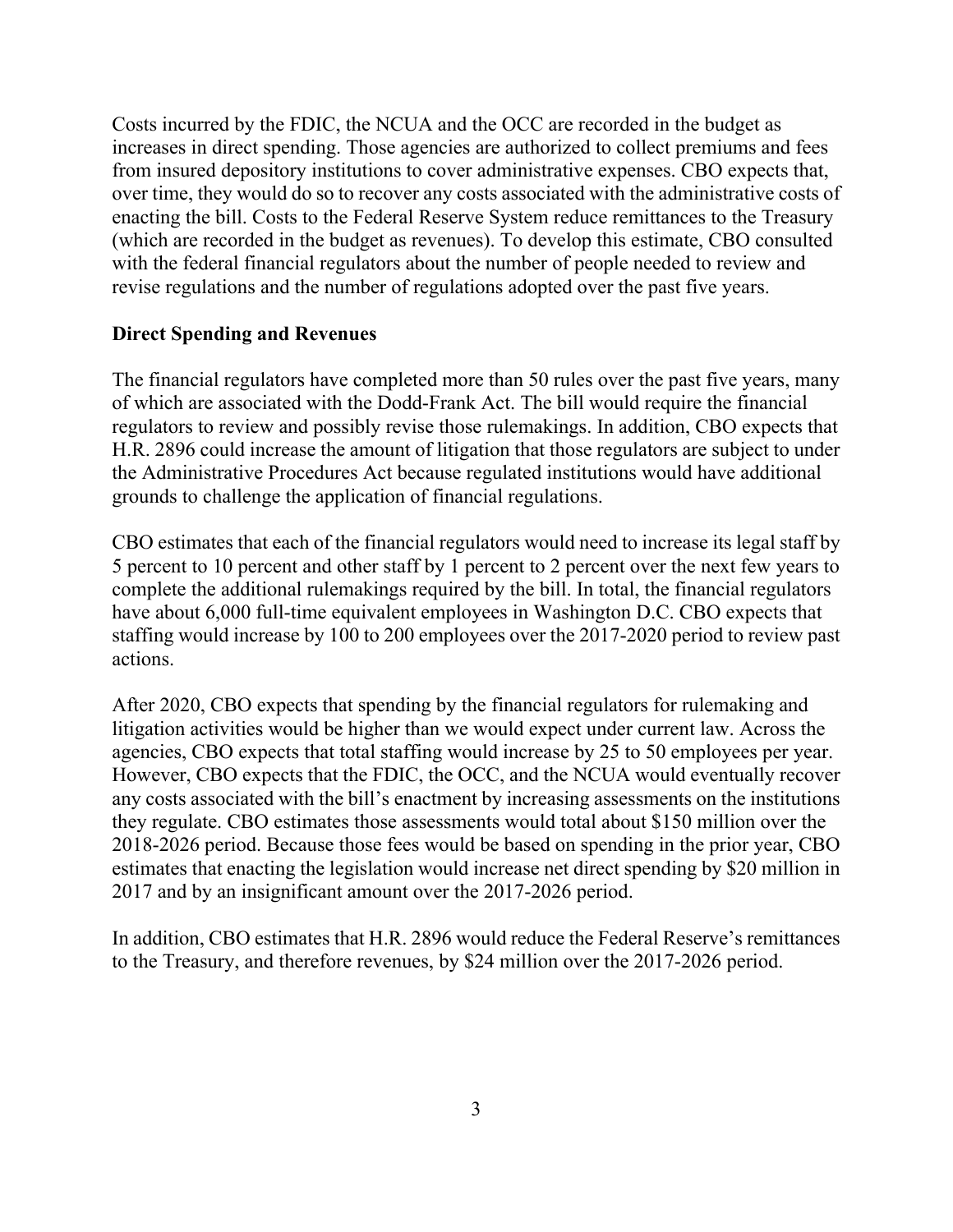#### **Spending Subject to Appropriation**

Implementing H.R. 2896 would probably require the CFTC and the SEC to review regulations adopted under the Dodd-Frank Act. CBO estimates that each agency would need around a dozen additional employees over the 2017-2020 period. Under current law, the SEC is authorized to collect fees sufficient to offset its annual appropriation; therefore, we estimate that the net costs to the SEC would be negligible. CBO expects that costs to the CFTC would total \$10 million over the 2017-2021 period; such spending would be subject to the availability of appropriated funds.

#### **PAY-AS-YOU-GO CONSIDERATIONS**

The Statutory Pay-As-You-Go Act of 2010 establishes budget-reporting and enforcement procedures for legislation affecting direct spending or revenues. The net changes in outlays and revenues that are subject to those pay-as-you-go procedures are shown in the following table.

**CBO Estimate of Pay-As-You-Go Effects for H.R. 2896, as ordered reported by the House Committee on Financial Services** 

|                                | By Fiscal Year, in Millions of Dollars             |      |                                                                                                               |      |           |      |             |      |      |      |      |      |                       |
|--------------------------------|----------------------------------------------------|------|---------------------------------------------------------------------------------------------------------------|------|-----------|------|-------------|------|------|------|------|------|-----------------------|
|                                | 2016                                               | 2017 | 2018                                                                                                          | 2019 | 2020      | 2021 | 2022        | 2023 | 2024 | 2025 | 2026 | 2021 | $2016 - 2016$<br>2026 |
|                                | <b>NET INCREASE OR DECREASE (-) IN THE DEFICIT</b> |      |                                                                                                               |      |           |      |             |      |      |      |      |      |                       |
| Statutory Pay-As-You-Go Impact | $\overline{0}$                                     | 22   | 13                                                                                                            |      | $-7 - -7$ |      | $-3$ $-1$ 0 |      | 2    | 2    | 2    | 17   | 24                    |
| Memorandum:                    |                                                    |      |                                                                                                               |      |           |      |             |      |      |      |      |      |                       |
| Changes in Outlays             | $\bf{0}$                                           | 20   | $10 \t-10 \t-10 \t-5 \t-3 \t-2 \t-2 \t-10 \t0 \t0 \t 5$<br>$-3 \t-3 \t-3 \t-2 \t-2 \t-2 \t-2 \t-2 \t-2 \t-12$ |      |           |      |             |      |      |      |      |      | $\frac{0}{-24}$       |
| Changes in Revenues            | $\Omega$                                           | $-2$ |                                                                                                               |      |           |      |             |      |      |      |      |      |                       |

Note: Components may not sum to totals because of rounding.

**on March 9, 2016** 

#### **INCREASE IN LONG-TERM DIRECT SPENDING AND DEFICITS**

CBO estimates that enacting the legislation would not increase net direct spending or on-budget deficits by more than \$5 billion in any of the four consecutive 10-year periods beginning in 2027.